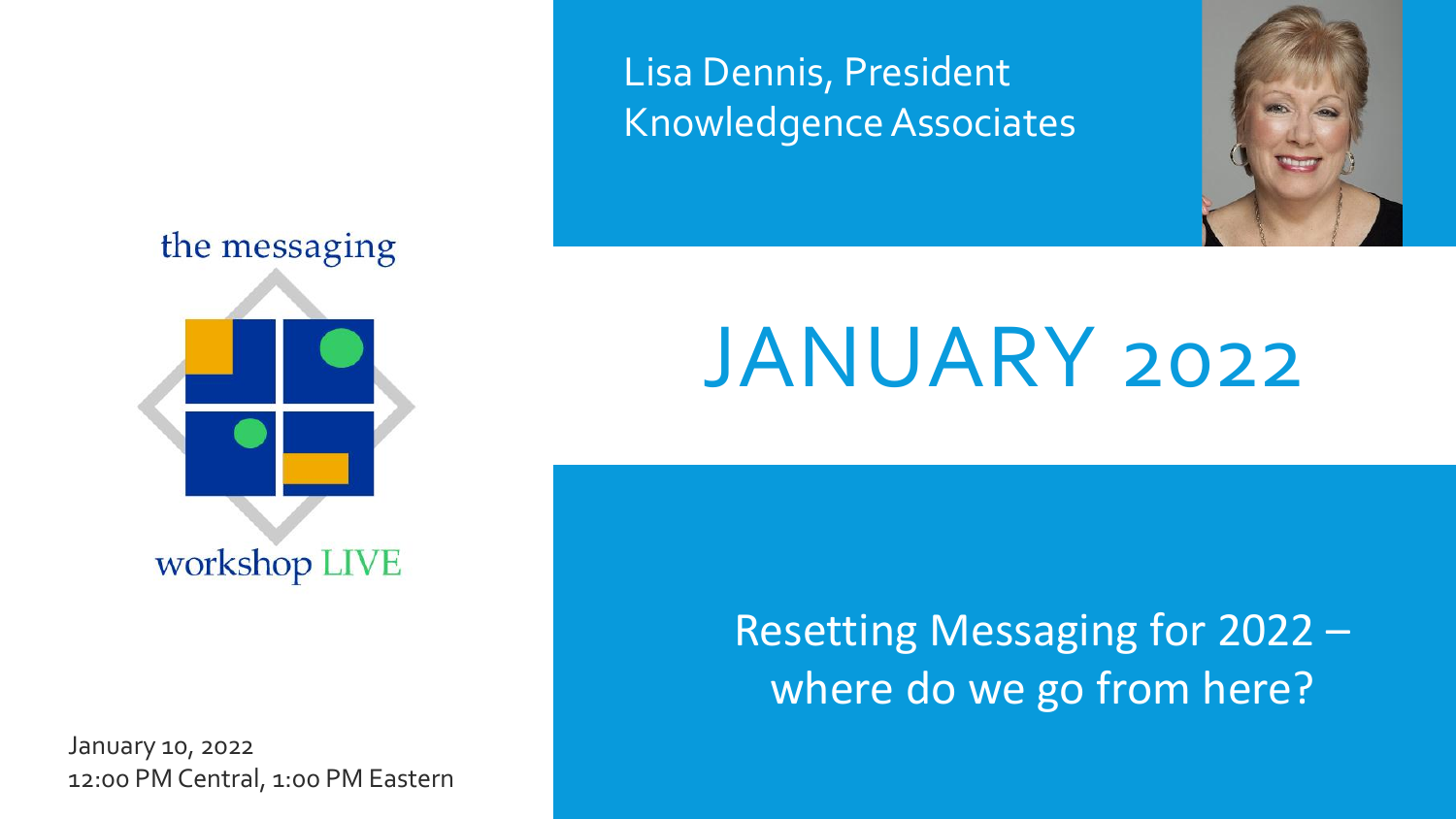

# Who am I?

- **Grew up in Tech – 37 years in the space**
- **Equal experience in marketing AND sales**
	- Product Manager
	- Head of marketing
	- Head of sales
	- Seller
- **23 years with consulting practice:**
	- Technology
	- Healthcare
	- Manufacturing
	- Professional Services
	- Other
- Contact:
- Email: [Ldennis@knowledgence.com](mailto:Ldennis@knowledgence.com)
- Phone: 1-617-661-8250
- @knowledgence
- [linkedin.com/in/knowledgence](https://www.linkedin.com/in/knowledgence)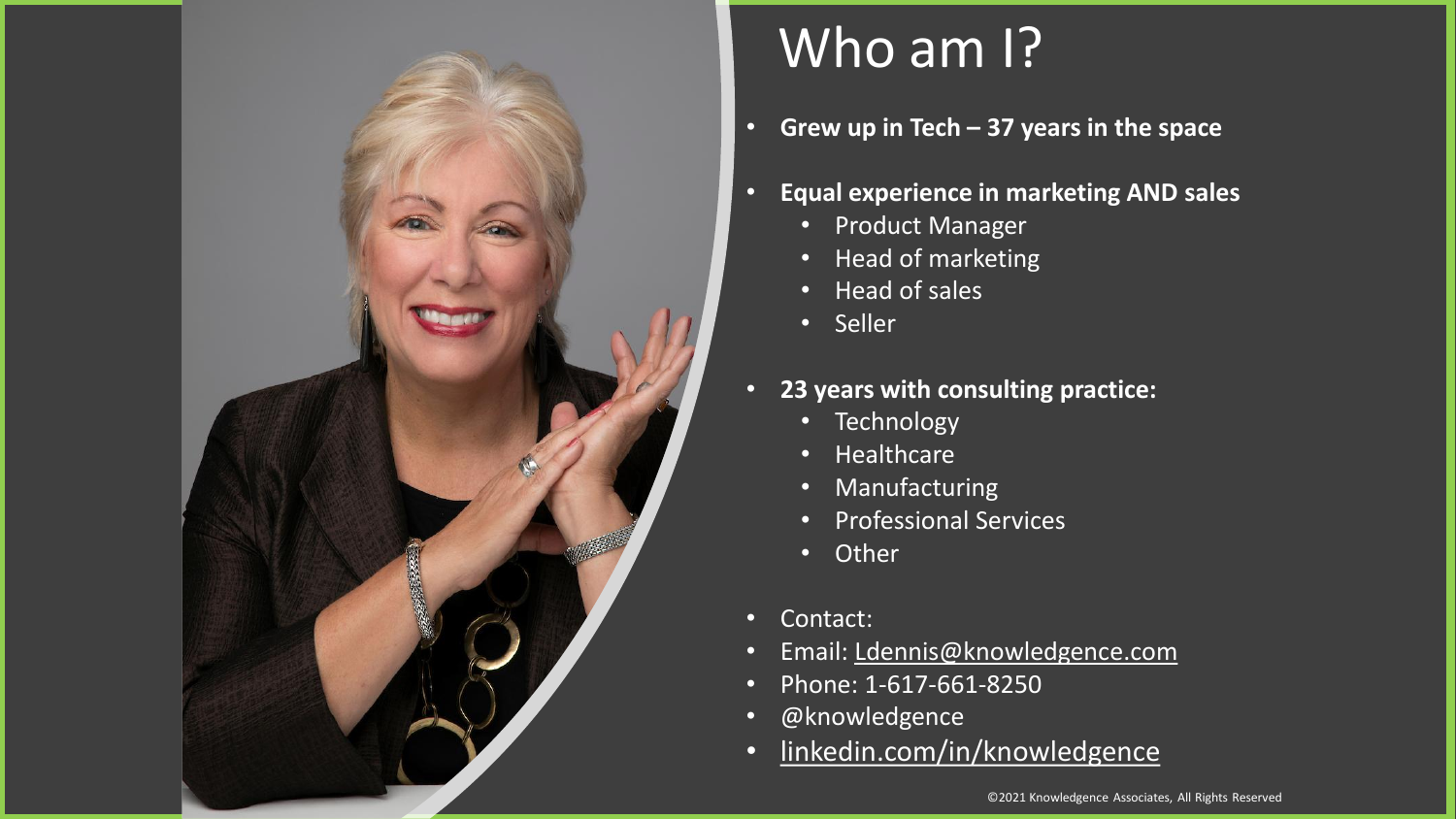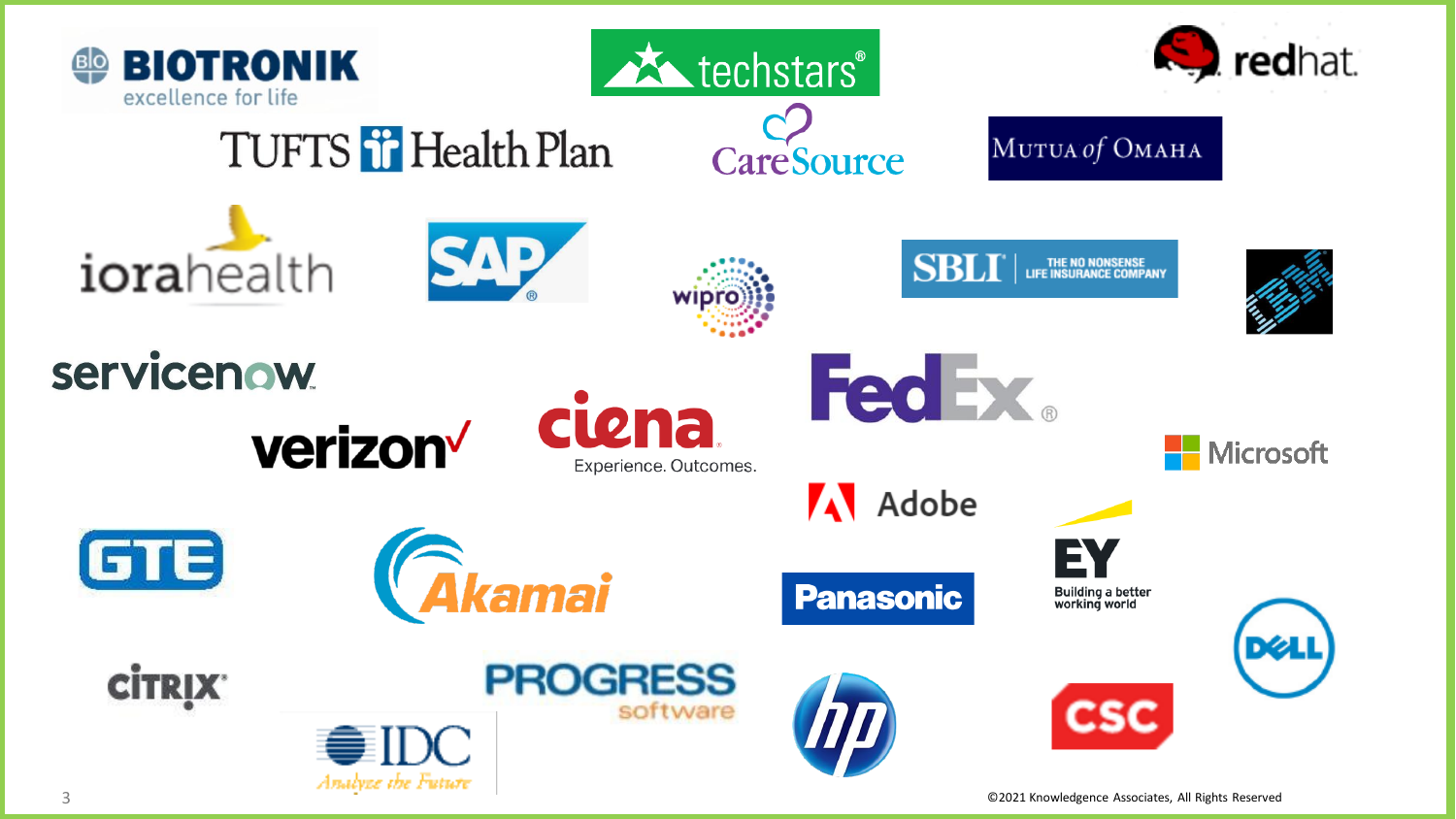### TODAY'S TOPIC: FEEDBACK FROM THE FIELD: A SALES LEADER SHARE THEIR MESSAGING NEEDS

After two years of business and personal uncertainty, we are still in the throes of *business-as-unusual*.

- The Messaging Workshop 2022 purpose and goals
- This year's topic line-up
- Focus areas to start thinking about in your own messaging

www.knowledgence.com ©2021, Knowledgence Associates , All Rights Reserved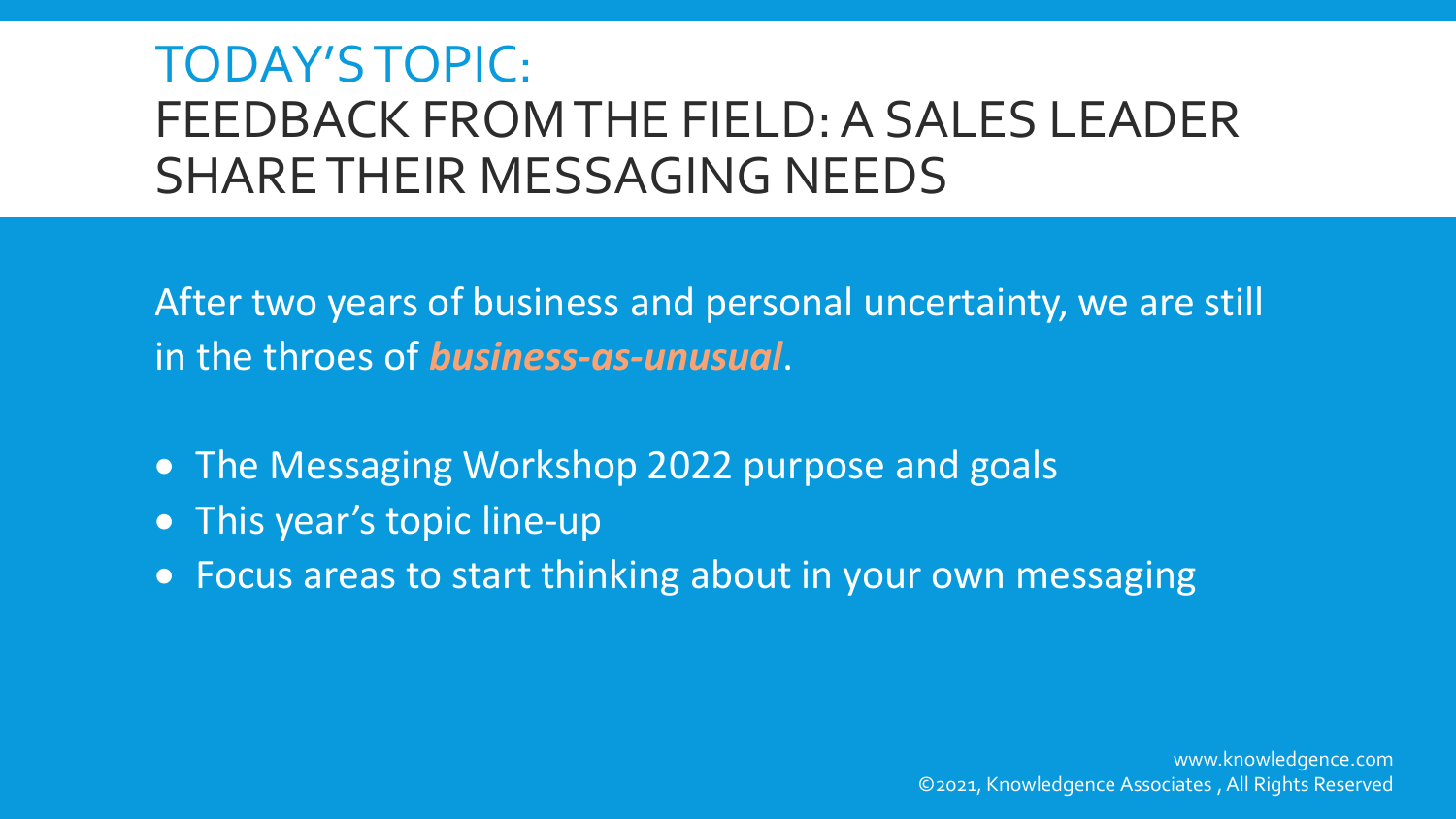

# PURPOSE & GOALS

Dive deeper into messaging in all of its iterations:

Increasing relevance, utilizing personas, buyer-focused value propositions, marketing messaging, sales messaging, integration & installation, content experience, playbooks

I want you to walk away with ideas, tools, and approaches you can apply to your own work.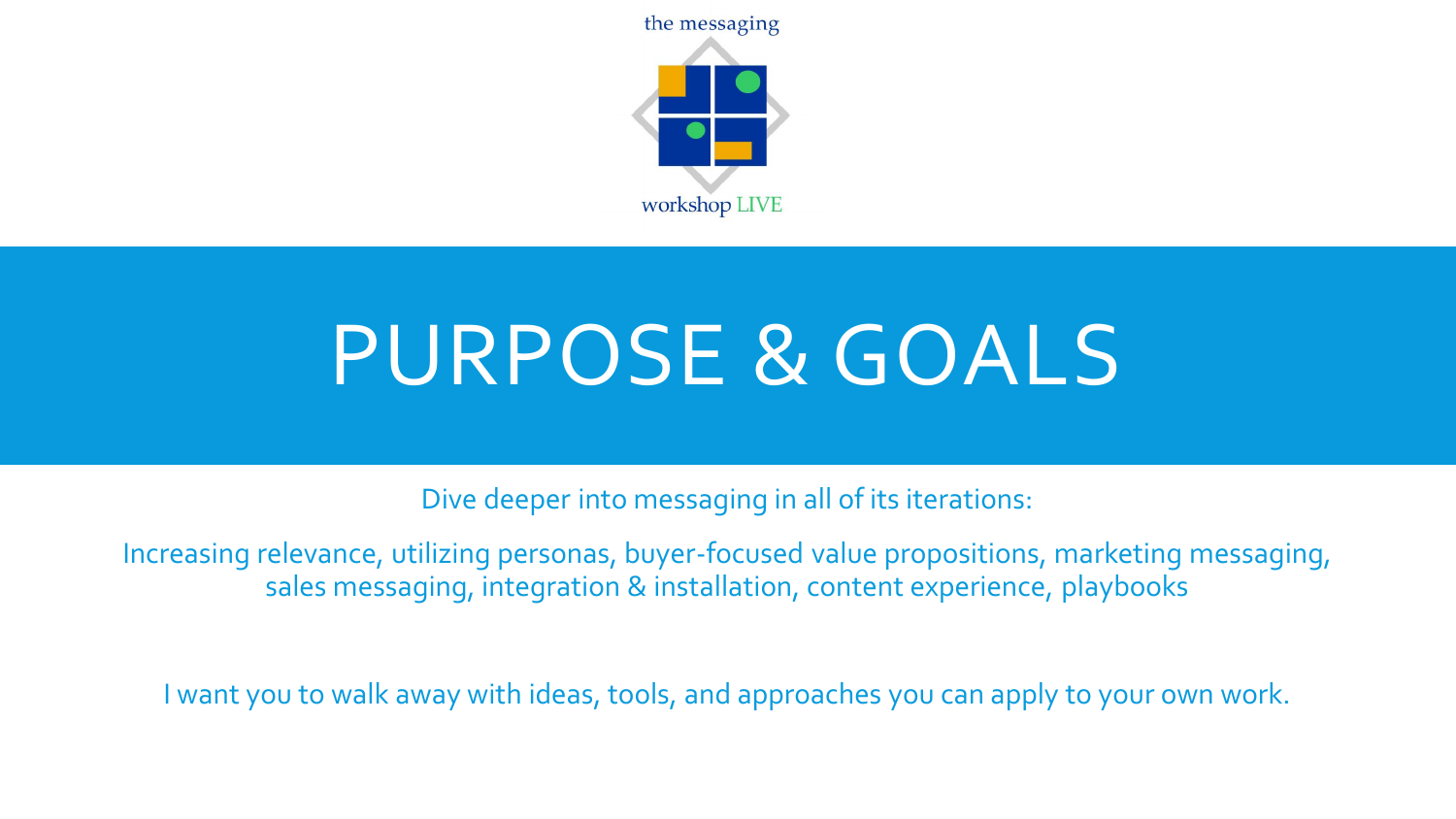# TOP CONTENT TRENDS FOR 2022

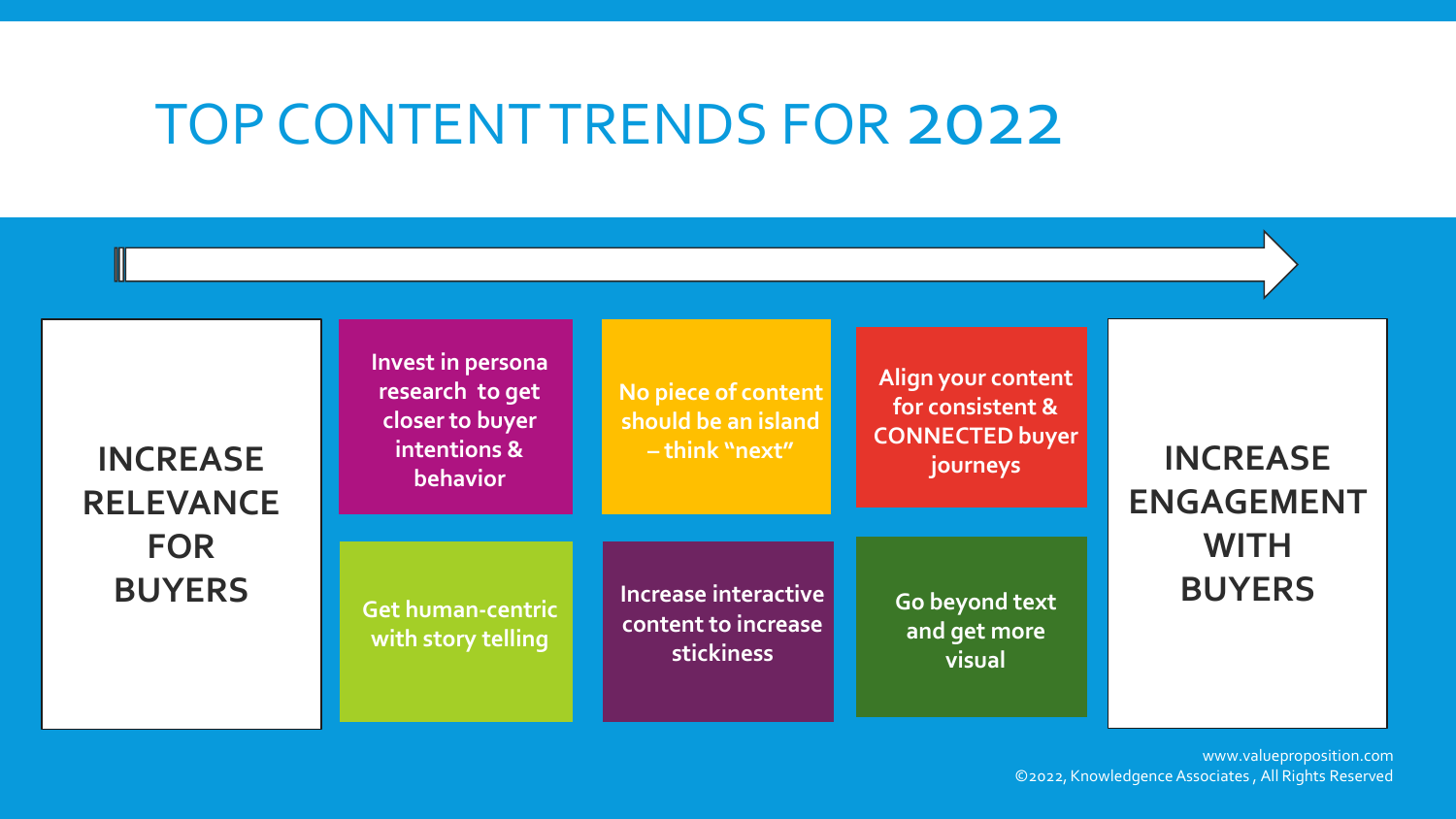### FIRST QUARTER: LET'S GET GOING

### **February**

#### *Moving from Pivot to Transformational Messaging*

- MOVE from "pivot" to forward growth by evaluating your current messaging
- LEVERAGE the pivot extending into opportunities for continued growth
- STEP UP into transformational messaging with a live "quick-storm"

**March**

#### *Creating compelling stories that Buyers Care About*

- Move towards the client and away from standard case studies
- Get to the heart of a story that will really engage a buyer
- What makes an exceptional story elements and tips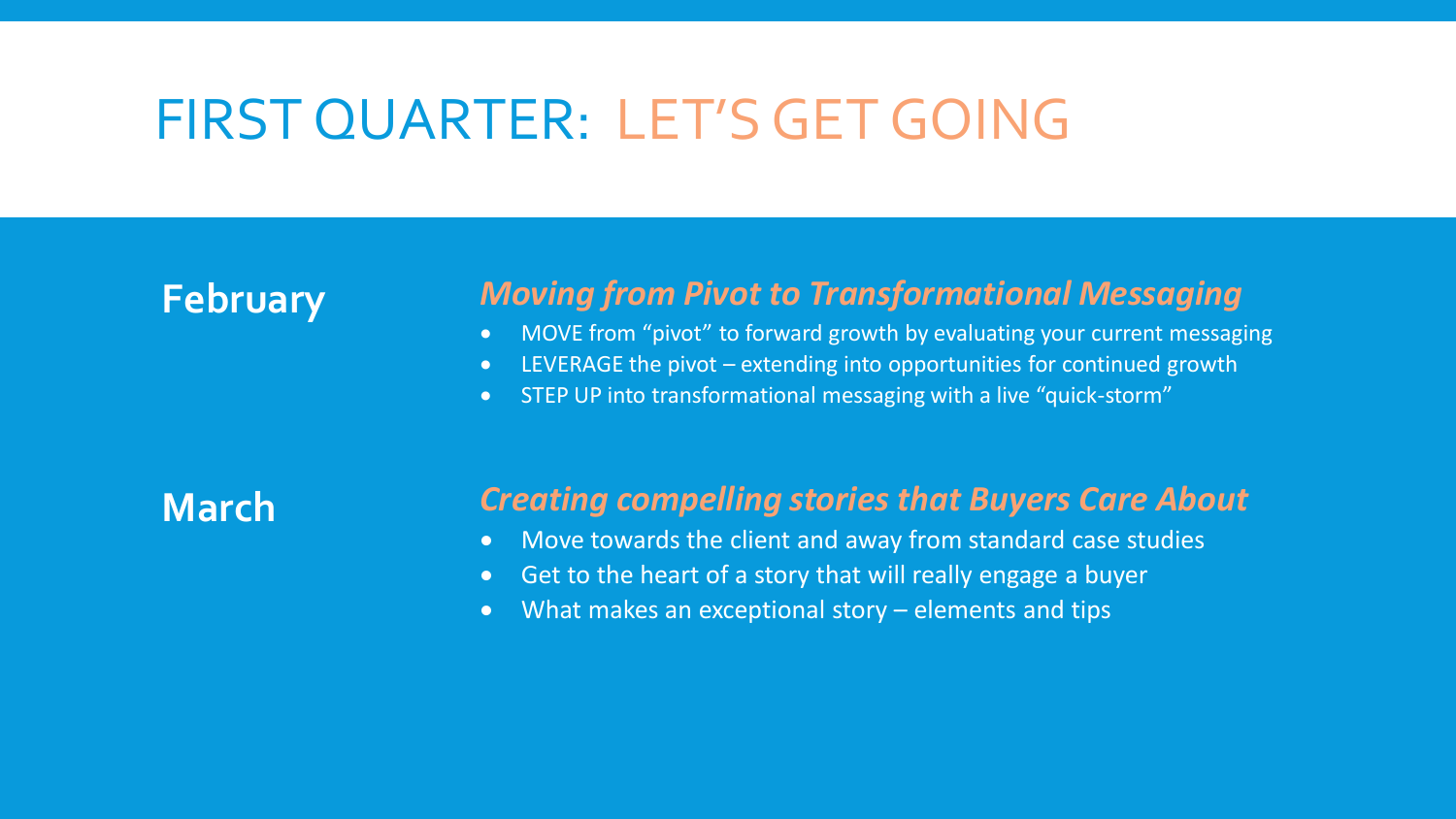# SECOND QUARTER: LET'S GET SPECIFIC!

**April**

#### *Next Level Discovery Questions: going beyond the standard to ignite real conversation*

- Design your question strategy
- Use buyer research to embed in your questions
- Transform standard discovery questions into NEXT LEVEL conversation drivers

**May**

#### *Calls-to-Action – What works to increase buyer engagement*

- Clarify the action you want to create
- Evaluate standard CTAs what works, what doesn't?
- Leveraging your buyer research to develop CTAs with meaning

**Jun**

#### *Why I Hate Elevator Pitches – and how to improve them*

- The different types of pitches and how to choose the right one
- The anatomy of a great elevator pitch (and what lousy ones look like)
- How to craft pitches (if you must pitch) that are engaging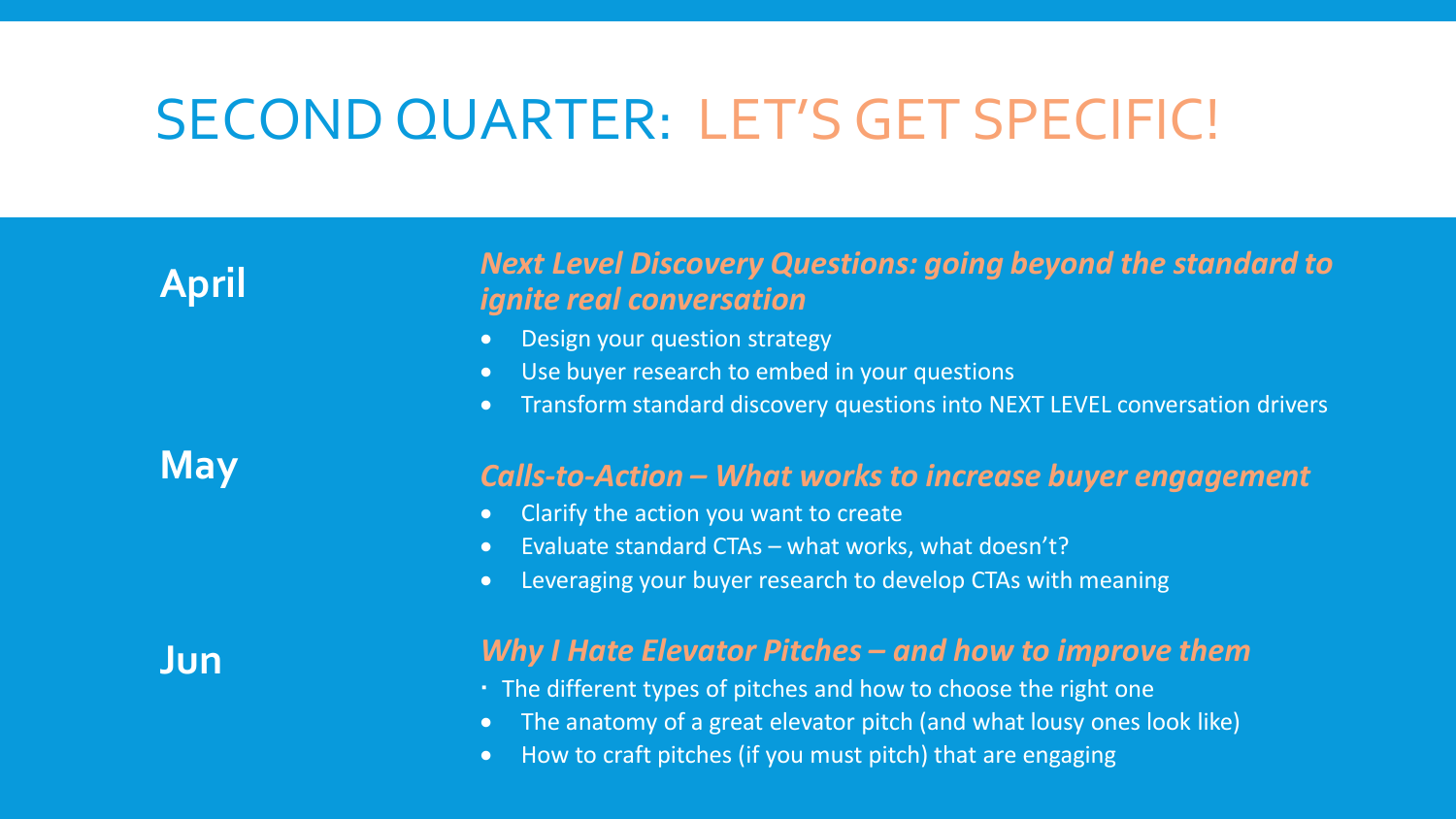# THIRD QUARTER: LET'S ADJUST!

**July**

**August**

#### *5 Ways a Seller can personalize content*

- Using product/service/solution content and personalize by industry
- Extract and define the key points by title/role for simple customization
- Integrate discovery questions to drive personalized messaging

#### *The Art & Science of a Buyer Conversation*

- The components of a great conversation
- How to map the stream of conversations to the buyer's journey
- Embedding questions that move the conversation forward
- The DOs and DON'Ts to refine your conversational style

### **September**

#### *Staying "On Message" – 5 Steps to stay on track*

- Move to Integrated messaging that creates a flow dialogue with a buyer
- Integrate marketing and sales messaging smoothly
- Build a messaging hierarchy that everyone can follow including the buyer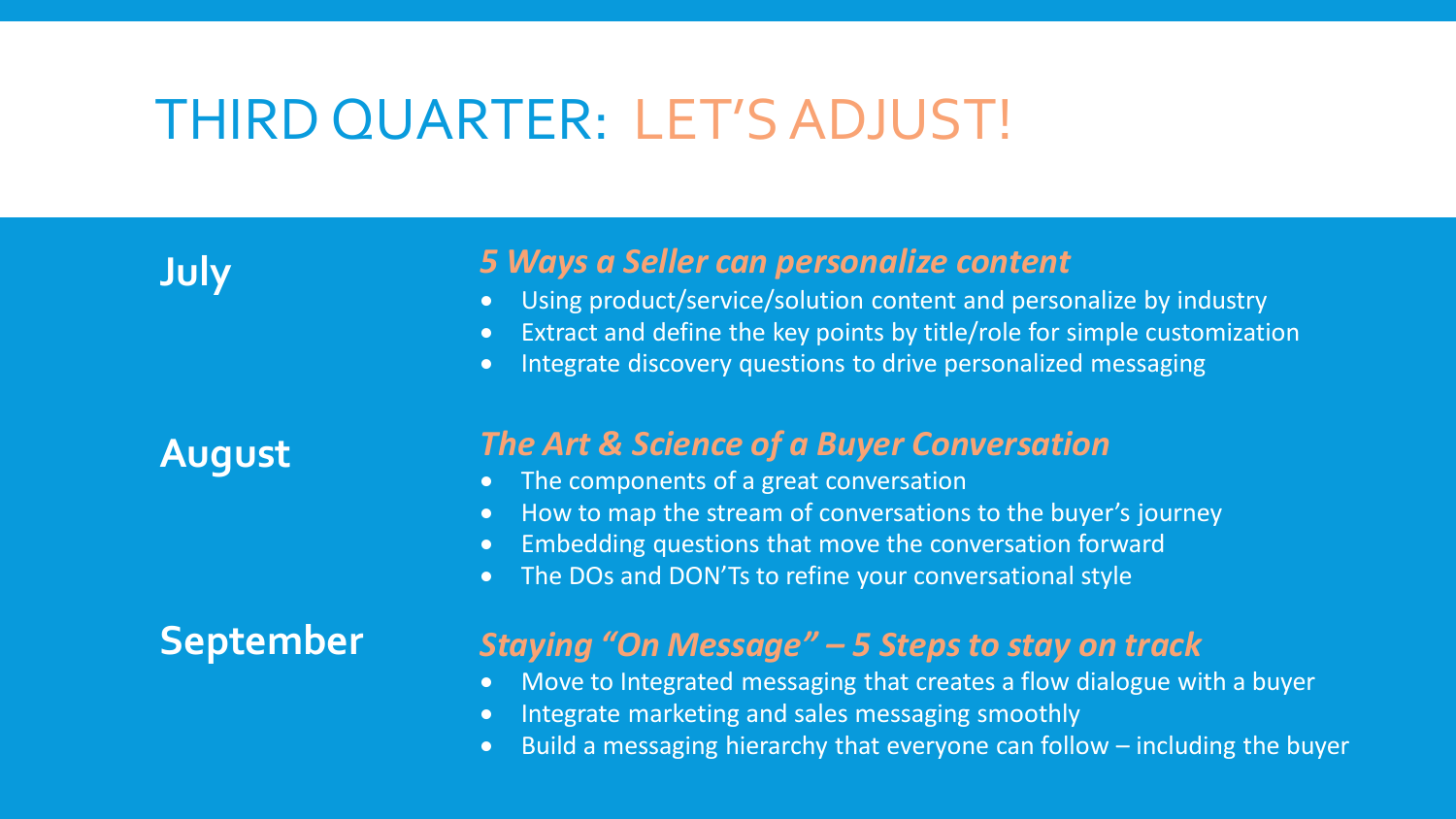# FOURTH QUARTER: LET'S CLOSE STRONG!

### **October**

#### **Mastering the Message: how to "install" messaging with sales**

- How to conduct the right internal launch for readiness
- What tools are needed to achieve mastery
- How to "install the message" for consistency, no matter how buyers engage
- Getting sales involved in your external message launch

### **November**

#### *On the Same Page: Building an Integrated Messaging Playbook*

- Making the case for a single messaging playbook
- The necessary components of an actionable and practical messaging playbook
- Tips for gathering and integrating each piece of the playbook

### **December**

#### *Are you having a VALUE conversation with your buyers? The 2022 Year in Review*

- What we did differently in 2022 that worked
- Considerations for upgrades and changes in 2023
- Building value in every piece of content: from the web to the salesperson's conversation